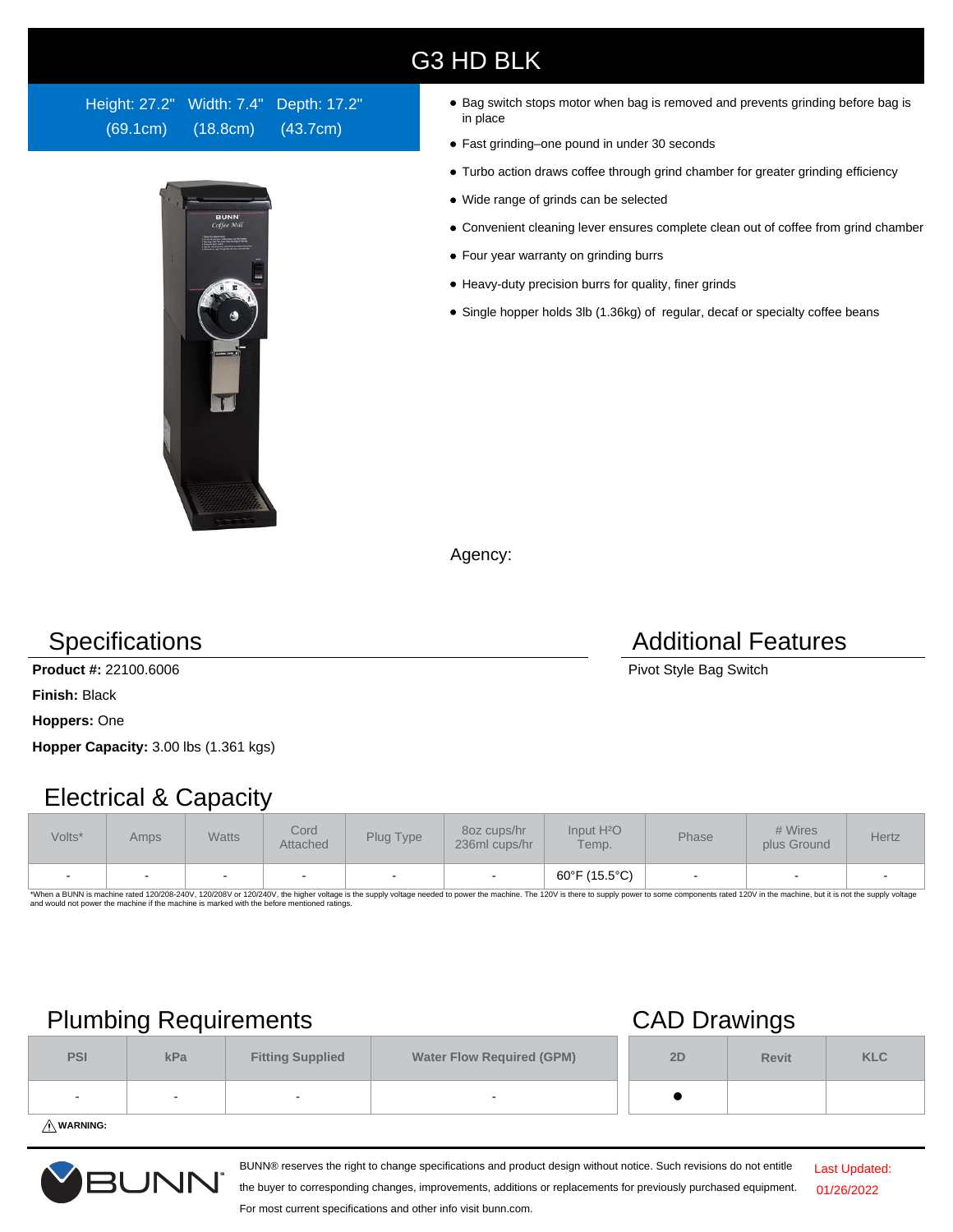

| <b>Unit</b>   |          |         |          | <b>Shipping</b> |          |          |                          |                       |  |
|---------------|----------|---------|----------|-----------------|----------|----------|--------------------------|-----------------------|--|
|               | Height   | Width   | Depth    | Height          | Width    | Depth    | Weight                   | <b>Volume</b>         |  |
| English       | 27.2 in. | 7.4 in. | 17.2 in. | 31.4 in.        | 11.8 in. | 21.1 in. | $\overline{\phantom{a}}$ | 4.507 ft <sup>3</sup> |  |
| <b>Metric</b> | 69.1 cm  | 18.8 cm | 43.7 cm  | 79.7 cm         | 29.8 cm  | 53.7 cm  |                          | $0.128 \text{ m}^3$   |  |



BUNN® reserves the right to change specifications and product design without notice. Such revisions do not entitle the buyer to corresponding changes, improvements, additions or replacements for previously purchased equipment. For most current specifications and other info visit bunn.com. Last Updated: 01/26/2022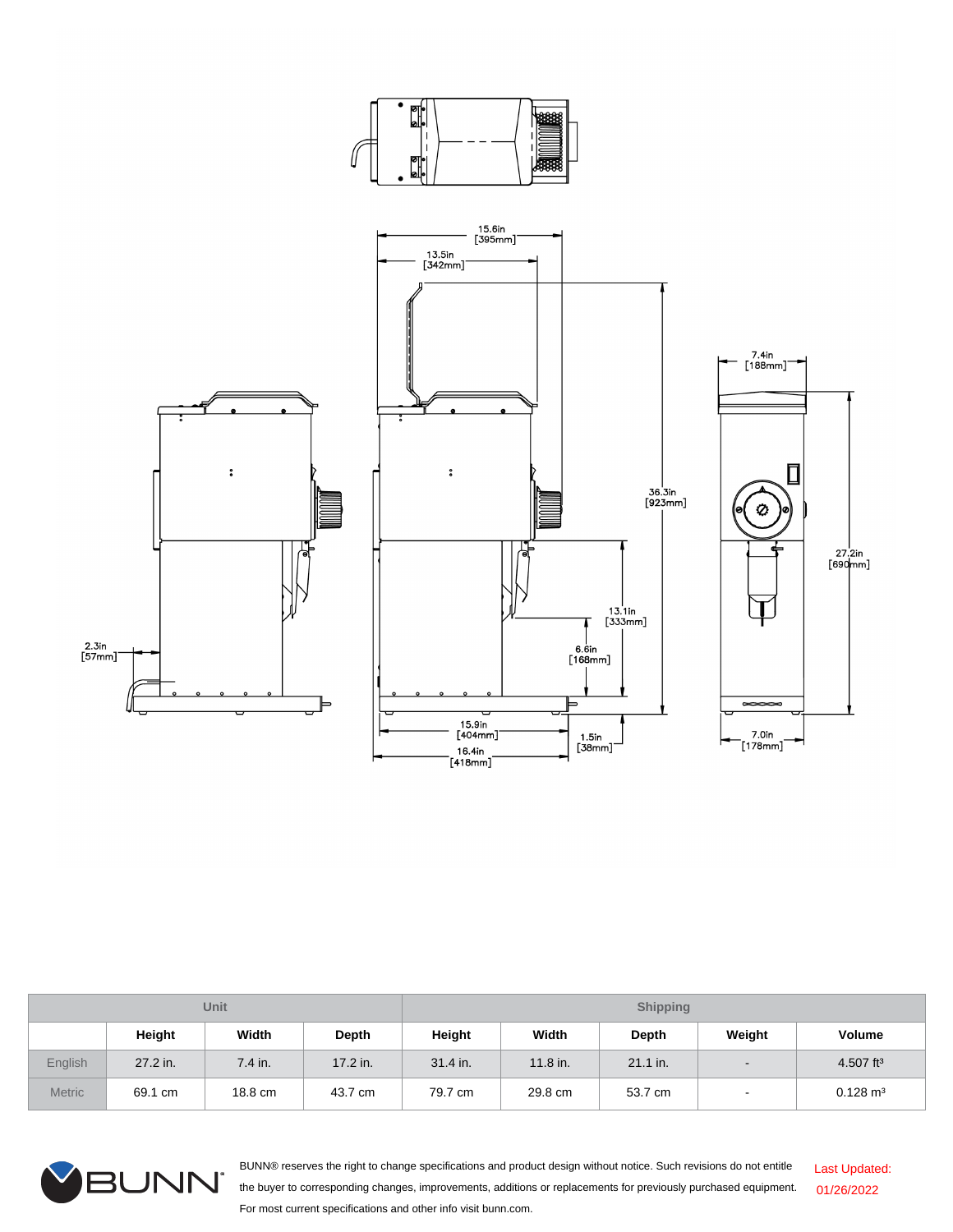# Related Products & Accessories:G3 HD BLK(22100.6006)